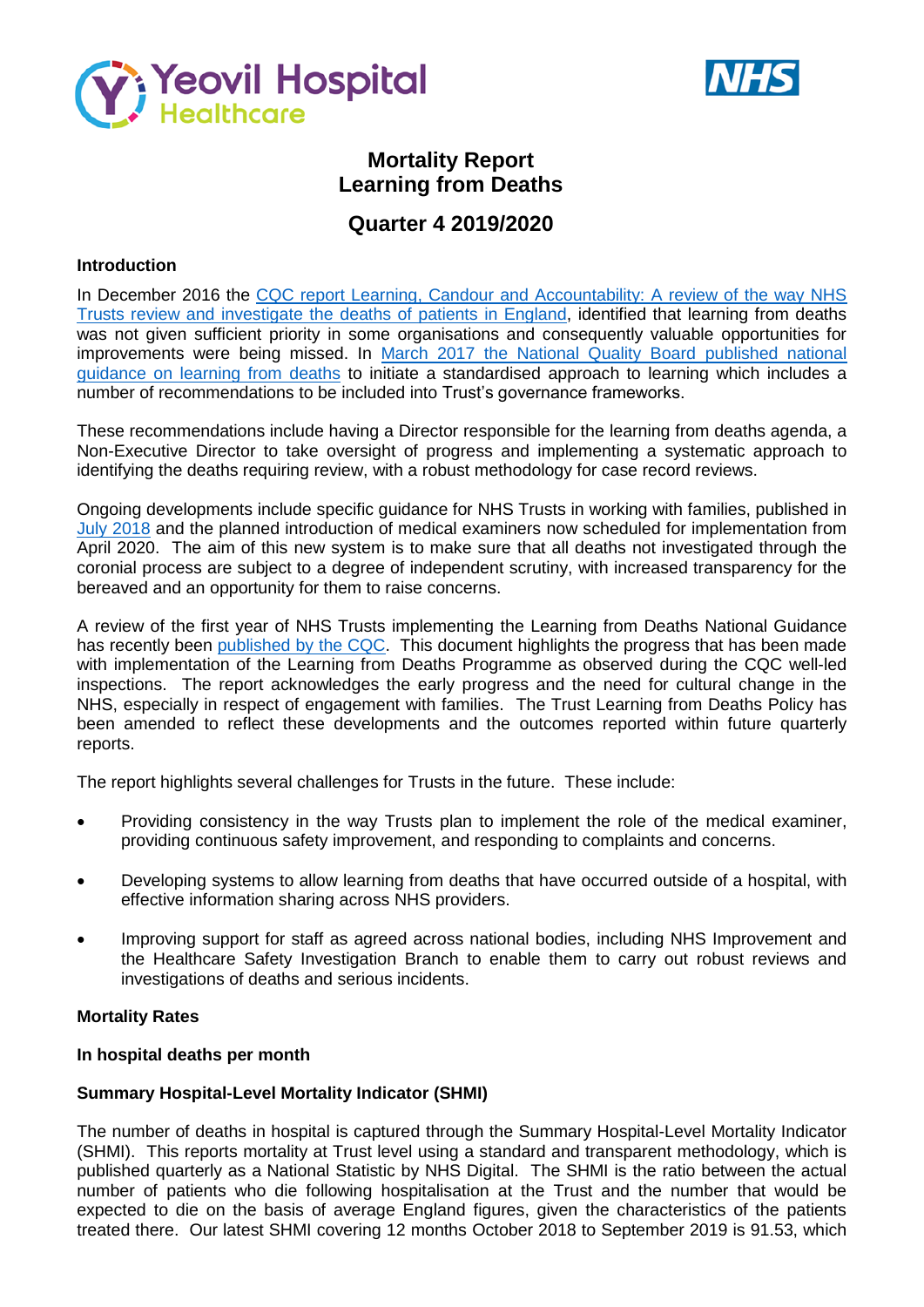is within the expected range. No SHMI Group is statistically higher than expected and Septicaemia is statistically significantly lower than anticipated.

### **Hospital Standardised Mortality Ratio (HSMR)**

The Trust uses Dr Foster to support analytical review of outcomes data. This includes reporting of the Hospital Standardised Mortality Ratio (HSMR), which reviews a set number of indicators to inform understanding of quality and improvements in clinical care. The Trust HSMR is reported at 85.0, rolling year as at November 2019, which is statistically lower than anticipated.



The latest report from Dr Foster with a data set from December 2018 to November 2019 highlights the Trust's position with both HSMR and SHMI remaining statistically significantly low. The Trust HSMR is the lowest in the regional acute peer group. A recent audit has reassured us that the reported figures are a true reflection of the current position.

The Dr Foster data also shows that we have maintained a high level of reporting of significant comorbidities. This positively affects our HSMR as this is calculated by comparing the number of expected deaths with the actual number of deaths. Patients with more comorbidities are by definition in a higher risk group for anticipated death.

There were three CUSUM alerts in the previous quarter and one in Quarter 4. CUSUM is short for cumulative sum and an alert occurs when the number of deaths, readmissions or activity within the Trust in a cohort of patients with the same coded condition, (taking account of their comorbidities) is higher than anticipated. All alerts are reviewed to identify why the alert has occurred and to identify any actions that should be taken to address any issues with the management of this cohort of patients.

The previous alerts for, Nutritional deficiencies (3 observed deaths) and Haemolytic jaundice/Perinatal Jaundice (1 observed death) have been reviewed and no care issues have been identified. As the Doctor Foster data picks up on the initial coding detail, any developments or changes to the main condition treated during a longer length of stay are not used. Two of the three patients with nutritional deficiency have been recoded and the case of Haemolytic jaundice had already been reviewed.

There was one new CUSUM alert in quarter 4. This was for cases coded as 'other liver disease' with 10 cases involved. The Clinical Outcomes committee are responsible for investigating all CUSUM alerts with any actions taken referred back through the committee. These 10 cases will be reviewed.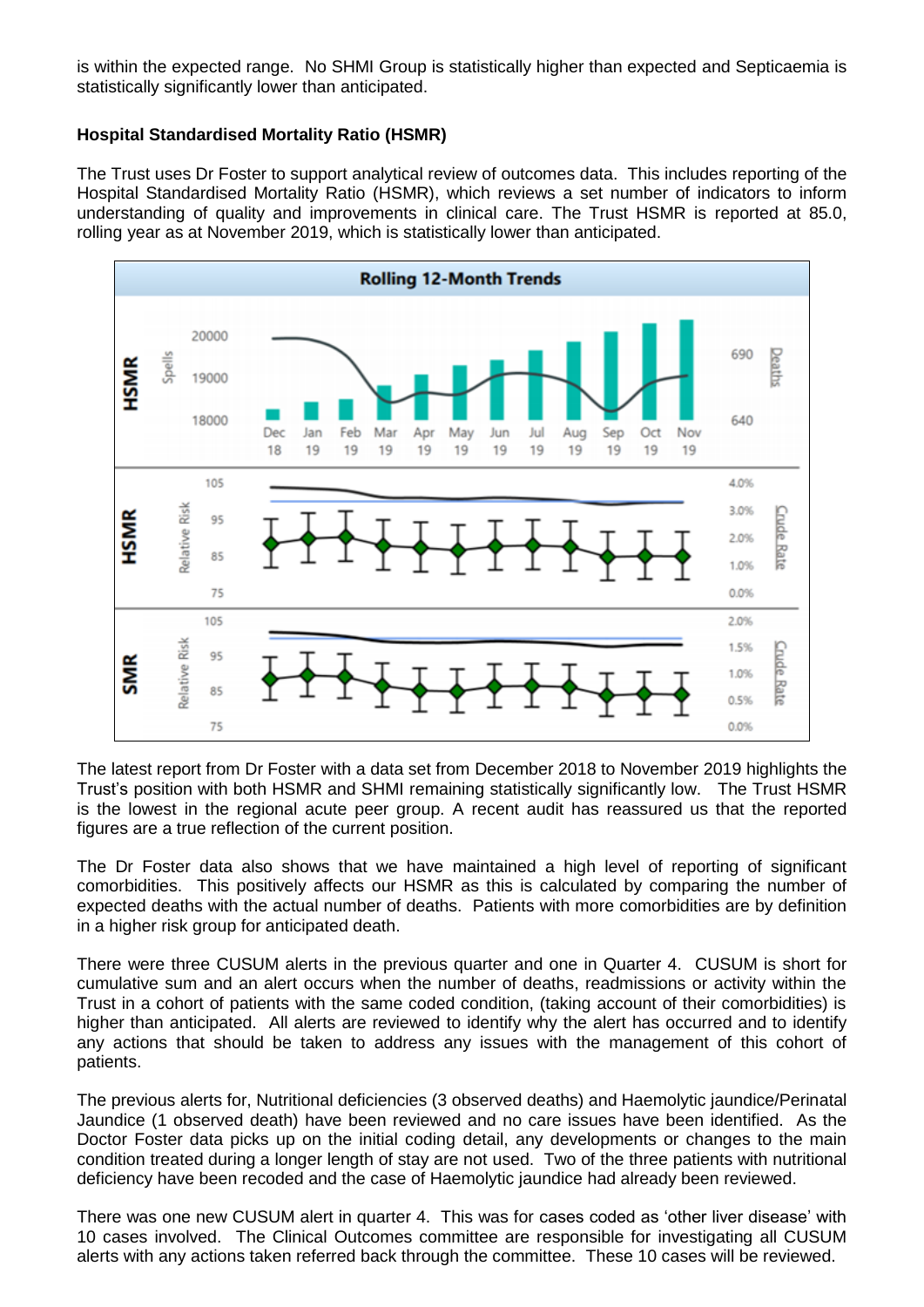### **Learning from Deaths**

It is important to provide a formal system to review the care and management of any patient who dies within the Trust. The Structured Judgement Review Tool from the Royal College of Physicians (RCP) has been adapted to facilitate its use throughout the hospital. Formal mortality reviews are undertaken with data analysis used to inform improvements in care and provide reports to the Board.

The Mortality Review Group continues to meet monthly to oversee reviews of the management and care of all patients who have died within the hospital. A three-stage process had been developed with those patients requiring a formal review identified through an initial assessment at the time of completing the death certification. This first review (Mortality Review 1), will be completed in future by the Medical Examiner who will identify any case where a potential problem exists. For example, where the cause of death does not follow from the admission diagnosis or where a potential omission in care or poor management has been identified. This will ensure that any patient where a suspicion of a problem with care or management has been identified will undergo a detailed mortality review to identify any concerns and to ensure learning for improvement.

Cases identified for a full review (Mortality Review 2), have been assessed via speciality Morbidity and Mortality meetings with presentation of findings at local Clinical Governance Sessions. Outcomes from these meetings, in particular any learning and actions taken will be recorded on the Structured Judgement Review tool. Any investigation undertaken outside of this process, for instance Serious Untoward Incident Investigations where death has occurred will include an avoidability score as part of the investigation summary. This ensures all patient in hospital deaths can be categorised depending on the level of avoidability in each individual case.

Due to the Covid19 pandemic implementation of the Medical Examiner Role is on hold. The current review process will continue where an incident has been reported, the coroner is involved, for patients with a learning disability or where other potential issues have been identified.

#### **Quarter 4 Reviews**

The number of reviews recorded in the quarter in line with the numbers achieved previously and as would be anticipated concentrated in the first 2 months. It should be noted that due to the process of retrospective reviews, data would continue to require amendment in the following quarter to reflect the true numbers of reviews undertaken. Therefore, the number of cases reviewed in quarter 3 has been significantly improved and this is reflected in this report.

For those reviews undertaken in quarter 4 there were no cases yet reviewed with a score below 5 The Q3 case assessed as scoring a 3 meaning the death was probably avoidable (more than 50%) underwent additional review by the clinical team to identify and share learning and was presented at the local governance meeting.

The Mortality Review Group has not identified any deaths in the Quarter where care concerns are thought to have contributed to the outcome for the patients. Again, it should be noted that there is a data lag in the reports and this figure may change in the subsequent quarterly report.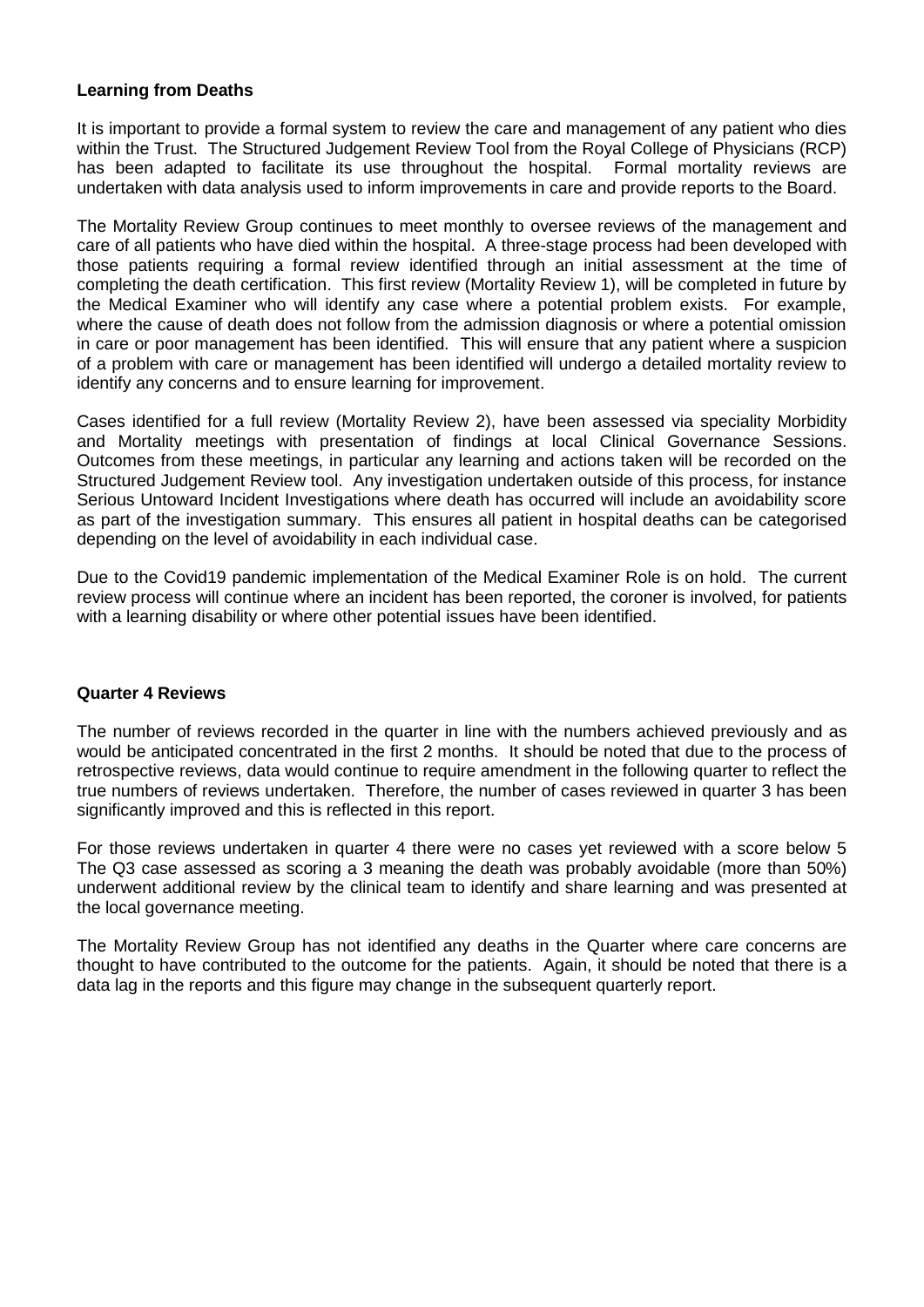This table provides the number of deaths in month against the number reviewed and where concerns have been identified. Please note there is a delay in accurate reporting of in-quarter reviews due to the time frames of external surveillance data from Dr Foster and the mortality review process . This table will be updated quarterly.

| 2018/19                                                                                   |                |                |             |                    |             |                |                |                    |              | 2019/20     |                |                         |             |                         |             |                         |                |                |                |                    |             |             |             |                    |
|-------------------------------------------------------------------------------------------|----------------|----------------|-------------|--------------------|-------------|----------------|----------------|--------------------|--------------|-------------|----------------|-------------------------|-------------|-------------------------|-------------|-------------------------|----------------|----------------|----------------|--------------------|-------------|-------------|-------------|--------------------|
|                                                                                           | Oct            | <b>Nov</b>     | <b>Dec</b>  | Q3<br><b>Total</b> | Jan         | Feb            | <b>Mar</b>     | Q4<br><b>Total</b> | <b>April</b> | <b>May</b>  | June           | Q <sub>1</sub><br>Total | Jul         | Aug                     | Sep         | Q2<br><b>Total</b>      | Oct            | <b>Nov</b>     | <b>Dec</b>     | Q3<br><b>Total</b> | Jan         | Feb         | <b>Mar</b>  | Q4<br><b>Total</b> |
| <b>Total deaths</b><br>in the Trust<br>(including ED<br>deaths)                           | 41             | 43             | 82          | 166                | 88          | 88             | 49             | 225                | 58           | 66          | 70             | 194                     | 55          | 61                      | 44          | 160                     | 64             | 51             | 46             | 162                | 87          | 67          | 69          | 223                |
| <b>Number</b><br>subject to a<br>mortality<br>review                                      | 12             | 17             | 18          | 47                 | 20          | 12             | 8              | 40                 | 14           | 17          | 25             | 56                      | 13          | 14                      | 16          | 43                      | 18             | 18             | 16             | 52                 | 21          | 8           | 6           | 35                 |
| <b>Number</b><br>investigated<br>under the<br>serious<br>incident<br>framework            | $\Omega$       | $\mathbf 0$    | 1           | $\mathbf 1$        | $\Omega$    | $\overline{0}$ | $\mathbf 0$    | $\mathbf 0$        | $\mathbf 0$  | $\mathbf 0$ | $\mathbf 0$    | $\mathbf 0$             | $\mathbf 0$ | $\overline{\mathbf{A}}$ | $\mathbf 0$ | 1                       | $\Omega$       | $\mathbf 0$    | $\mathbf 0$    | $\mathbf 0$        | 1           | 1           | $\mathbf 0$ | 2 <sup>2</sup>     |
| <b>Number of</b><br>learning<br>disability<br>deaths                                      | $\mathbf 1$    | $\mathbf 0$    | $\mathbf 0$ | 1                  | $\Omega$    | $\mathbf 0$    | $\overline{0}$ | $\mathbf 0$        | 0            | $\mathbf 0$ | $\overline{0}$ | $\bf{0}$                | $\mathbf 0$ | $\mathbf 0$             | $\mathbf 0$ | $\bf{0}$                | $\overline{0}$ | $\mathbf 0$    | $\overline{0}$ | $\bf{0}$           | $\mathbf 0$ | -1          | $\mathbf 0$ | $\mathbf 1$        |
| <b>Number of</b><br>bereavement<br>concerns                                               | $\mathbf 1$    | $\overline{2}$ | $\mathbf 0$ | $\mathbf{3}$       | 3           | 3              | $\overline{2}$ | 8                  |              | 1           |                | 3                       | 1           | 1                       | 3           | $\overline{\mathbf{4}}$ | $\overline{2}$ | $\overline{1}$ | $\overline{2}$ | $5\phantom{.0}$    | 4           |             | 0           | 5 <sup>5</sup>     |
| <b>Number</b><br>thought more<br>likely than<br>not to be due<br>to problems<br>with care | $\overline{0}$ | $\mathbf 0$    | $\mathbf 0$ | $\mathbf 0$        | $\mathbf 0$ | $\mathbf 0$    | $\mathbf 0$    | $\bf{0}$           | $\mathbf 0$  | $\mathbf 1$ | 1              | $\overline{2}$          | $\mathbf 0$ | $\overline{0}$          | -1          | 1                       | $\overline{0}$ | $\mathbf{1}$   | $\mathbf{1}$   | $\mathbf{2}$       | 0           | $\mathbf 0$ | $\mathbf 0$ | $\mathbf 0$        |

Of the 37 deaths subject to a case review so far in Q4

- 35 were subject to a SJR
- 1 case has been referred for a LeDeR review
- 5 were reviewed where bereavement concerns were raised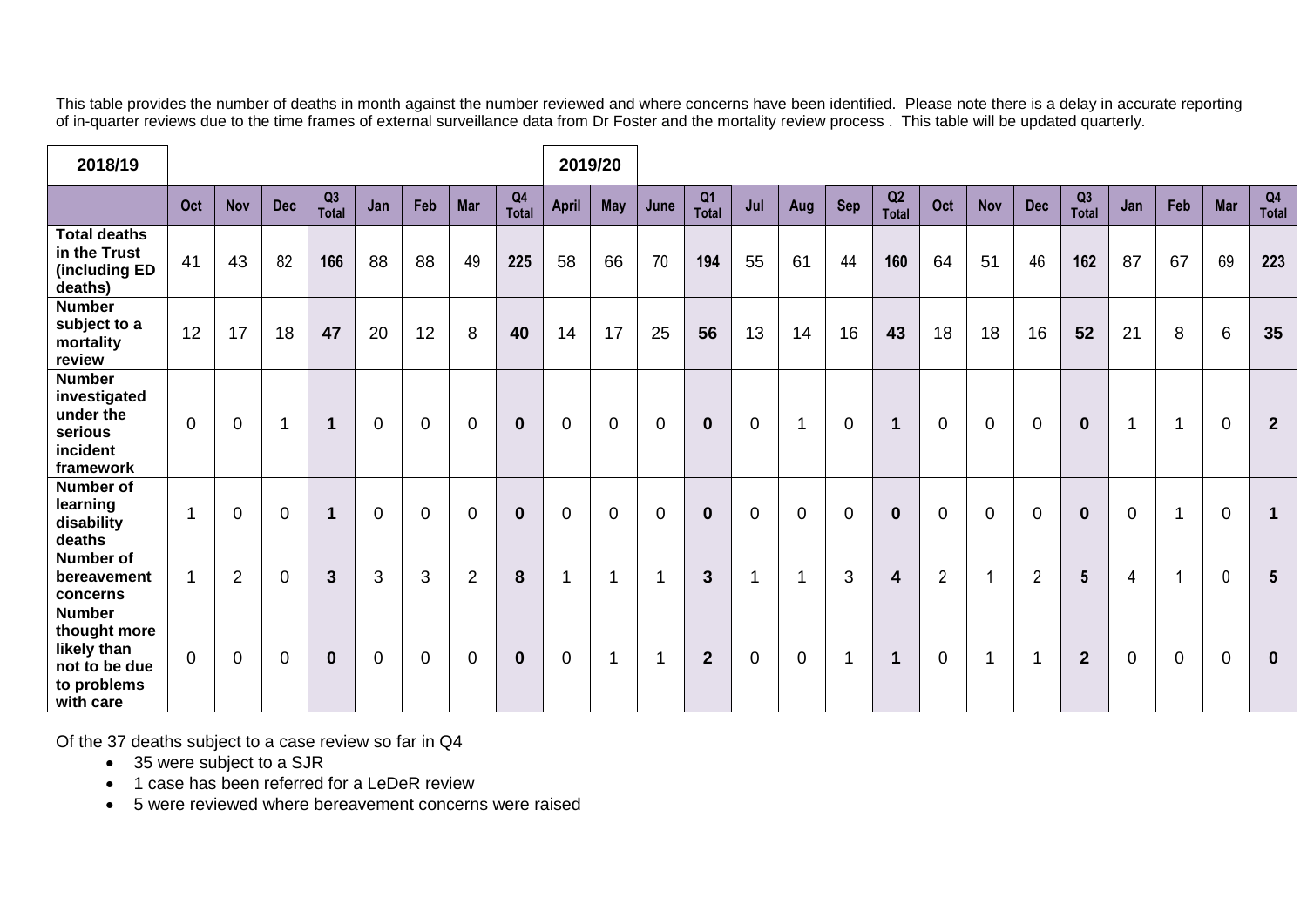

This data is summarised in the following charts:

It should be noted that these figures relate to case reviews performed using the Structured Judgement Tool only with the previous quarter update in place.

# **Overall Findings from case reviews completed using the Structured Judgement Tool**



# **Quarter 4 2019/20- Quality of Care**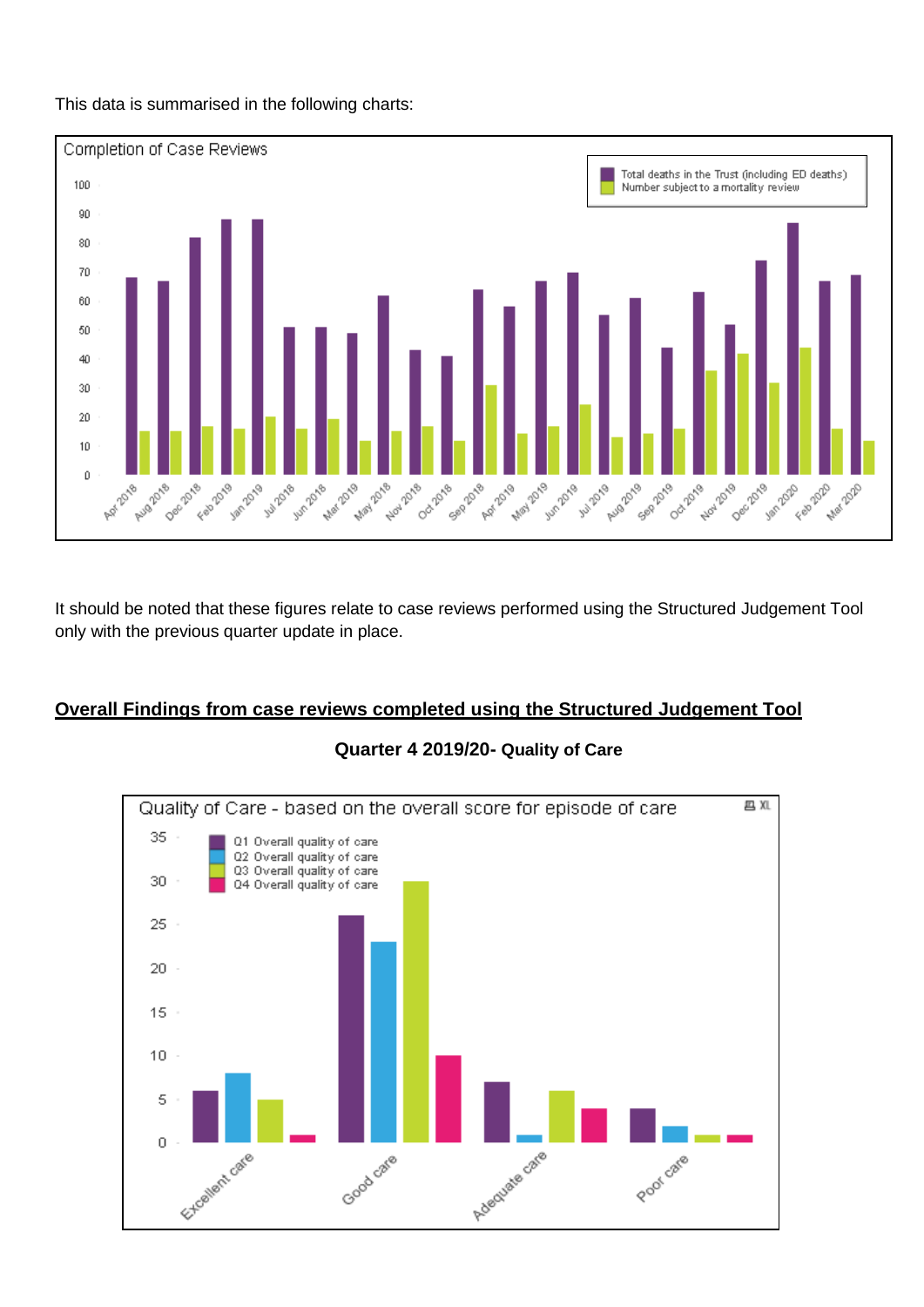

# **Q1 – Q4 Care Concerns Identified**

# **Level of avoidability of death in each case reviewed - Rolling Year to date**



Structured Judgement Tool Avoidability Score

- 1 Definitely avoidable
- 2 Strong possibility of avoidability
- 3 Probably avoidable greater than 50%
- 4 Possibly avoidable less than 50%
- 5 Slight evidence of avoidability
- 6 Definitely not avoidable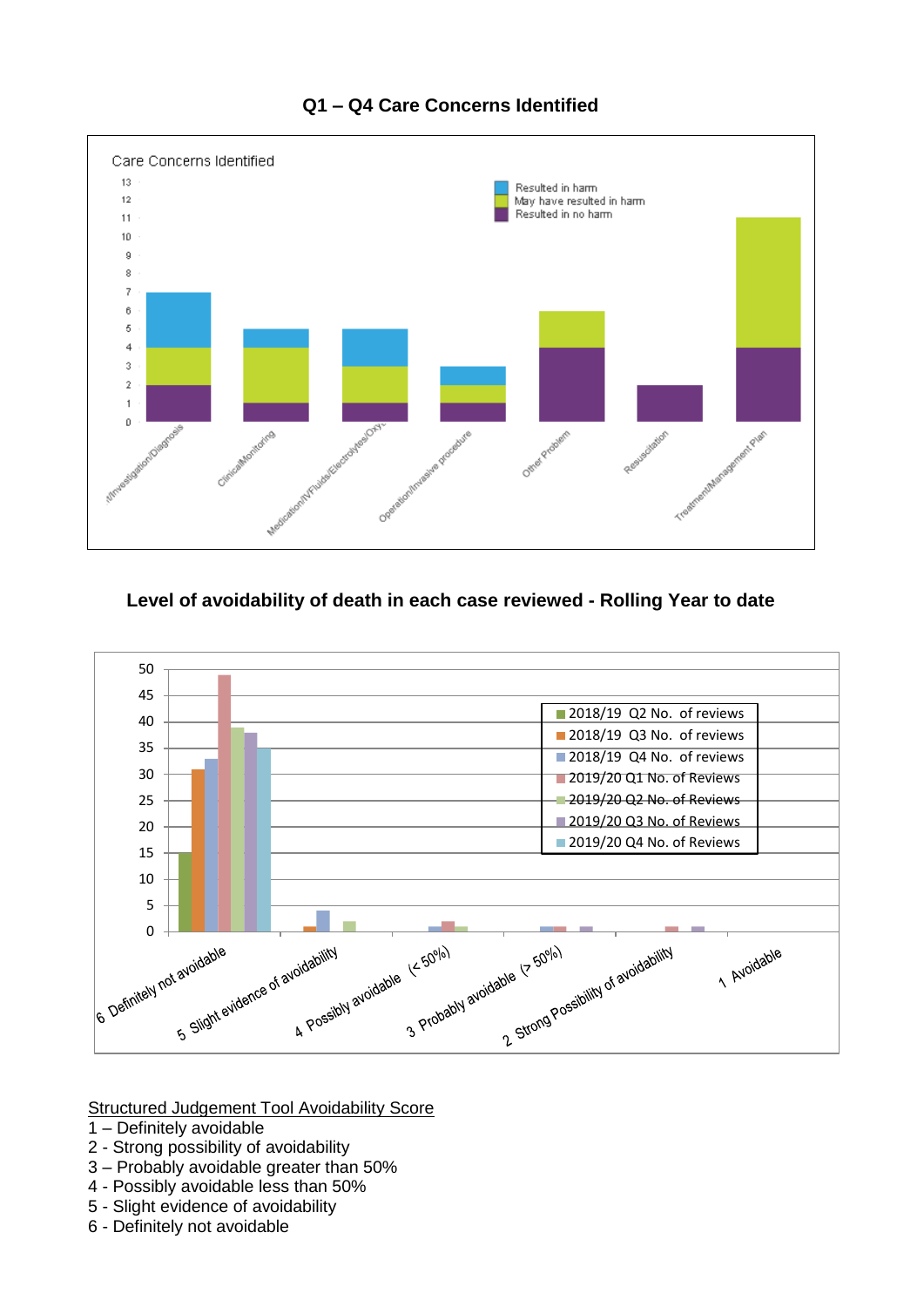### **Themes from mortality reviews and investigations undertaken within the quarter:**

Of the deaths reviewed using the Structured Judgement Tool so far in the quarter:

• The quality of documentation in the quarter was either adequate or good.

### **Issues positive and negative from reviews undertaken:**

- There were no avoidable deaths and no problems identified which contributed to a patient death.
- In two cases, there was a delay in identifying the terminal phase and unrecoverable status of the patient.

### **Lessons Learned from Mortality Reviews and investigations:**

- Decisions relating to the escalation of treatment and Do Not Attempt Resuscitation rest with the clinicians. Treatment that would be futile should not be offered.
- Disputes between family members and clinical staff require the staff to seek advice to ensure consensus.

### **Actions Taken:**

- Continued use of the countywide STEP process.
- Presentations at Trust Wide Governance relating to the clinicians' responsibility in decision making in relation to escalation plans and DNAR decisions.

### **Coronial Activity**

7 new instructions were received in quarter 4. Three cases resulted from injuries sustained in falls prior to admission and one from injuries sustained in a road traffic accident. Two developed sepsis from existing long-term conditions and one case was referred to the coroner by a family following a dispute about the escalation of care. In all cases, formal statements have been obtained with no omission or care problems identified that would be considered to have contributed to the patient's death. No inquests were held in the quarter.

#### **Learning Disability Deaths**

There was one patient with a Learning Disability who died in the quarter. Where such a death occurs, these are reported in line with national requirements and reviewed in the first instance for any immediate actions. The Trust is fully compliant with the LeDer Programme and will report such cases to the Commissioners for appropriate review and investigation. No deaths have been identified as a consequence of concerns about hospital care.